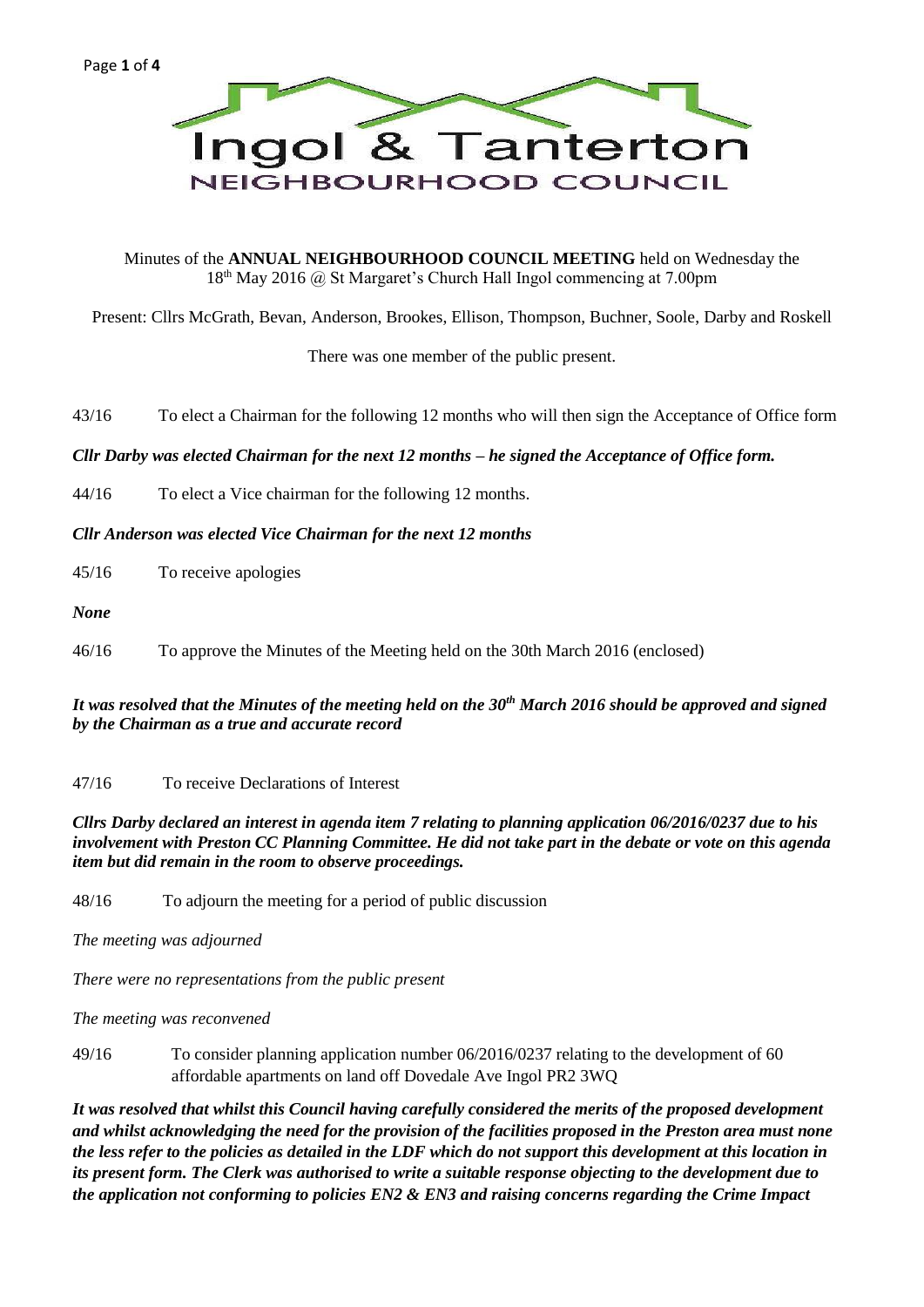#### Page **2** of **4**

*Statement, Transport Statement together with Environmental Health issues as discussed at the meeting, issues that would all need to be addressed in order for this Council to reconsider its position.*

*A recorded vote had been requested – members voted as follows:*

*In favour Cllrs McGrath, Brookes, Thompson, Buchner, Soole, Ellison and Roskell*

*Against Cllrs Anderson and Bevan*

50/16 To authorise payment of the following accounts:

| On Line | Ingol CC                 | Donation                              | 200.00 |
|---------|--------------------------|---------------------------------------|--------|
| On Line | <b>Newgate Nurseries</b> | <b>Replacement Bulbs for Planters</b> | 19.12  |
| On Line | Len Slade                | Internal Audit                        | 105.00 |
| On Line | Viking Direct            | Stationery                            | 136.07 |
| On Line | <b>IGGS</b>              | Lengthsman                            | 312.00 |

## *It was resolved that the above mentioned payments should be approved*

51/16 To authorise that this Council should open a deposit account with Unity Trust so as to be able to obtain interest on some of its funds given the recent changes to bank account arrangements which no longer pay interest on current account monies as they did in the past.

## *It was resolved that this Council should open a deposit account as outlined above.*

52/16 To consider and approve the Internal Auditors Report for the year ended 31st March 2016

# *It was resolved that the Internal Auditor's Report for the year ended 31st March 2016 should be approved*

53/16 To receive and approve the Financial Statement of Accounts to the 31<sup>st</sup> March 2016 (enclosed)

### *It was resolved that the Financial Statement as above should be approved*

54/16 To approve and authorise the Chairman and RFO to sign Section 1 (Annual Governance Statement) and Section 2 (Statement of Accounts) being part of the Annual Audit for the year ending 31st March 2016 (papers enclosed)

## *It was resolved that the above documents should be approved and that the Chairman and RFO should sign them on behalf of this Council*

55/16 To confirm renewal of the Council's insurance with Zurich Insurance for a further 12 months in accordance with our LTA at £565.10 (last year £544.94).

#### *It was resolved that the Council's insurance policy should be renewed as above*

56/16 To appoint representatives to attend PAC meetings on behalf of this Council (please note that since this Council is not a LALC member it can only attend the open session and not that relating to LALC matters)

# *It was resolved that Cllrs Ellison, Brookes and Thompson should attend PAC meetings as above.*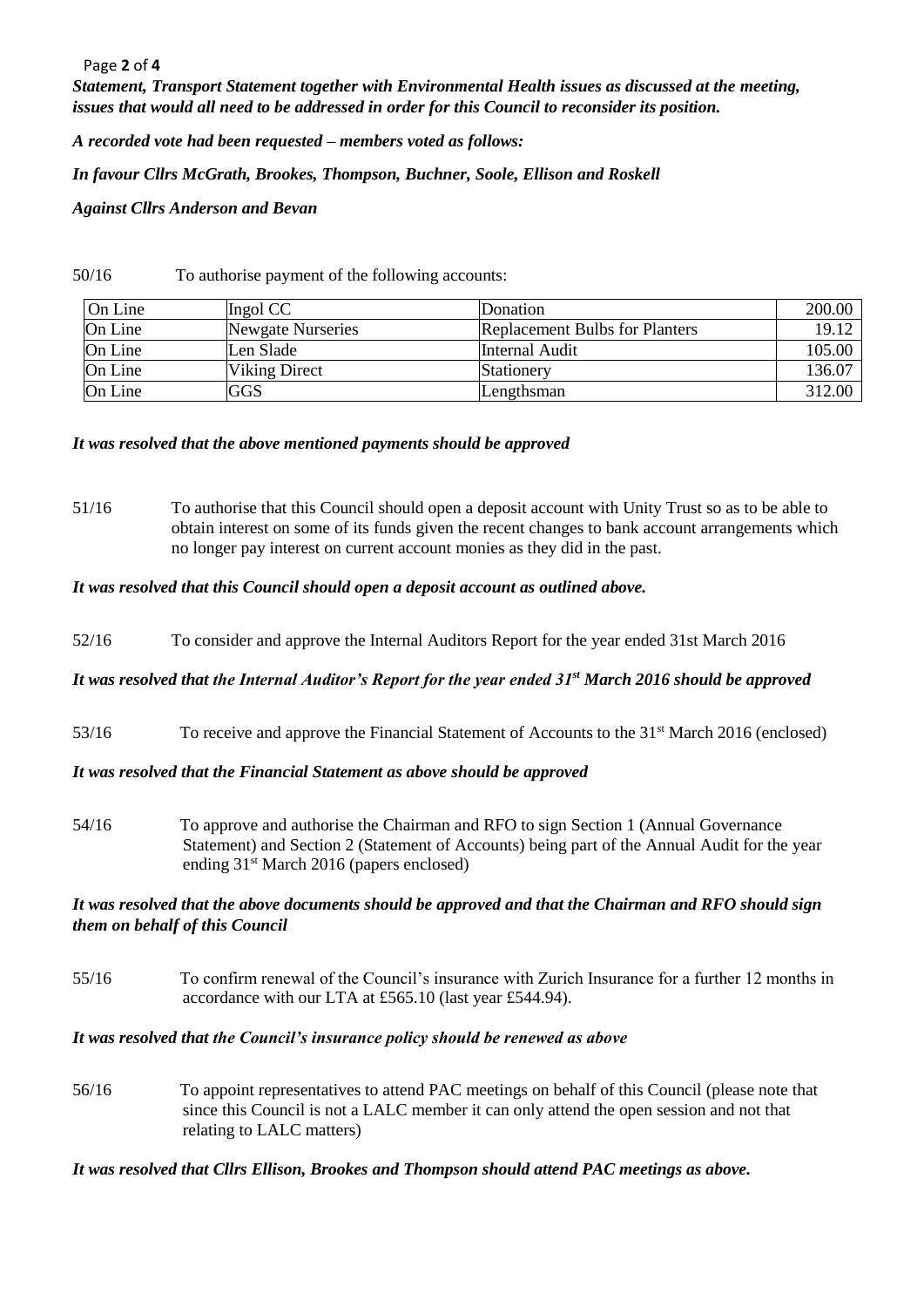Page **3** of **4**

57/16 To consider the enclosed suggested questionnaire relating to the formation of a Community Plan, the enclosed rationale behind the suggestion and a plan for distribution, completion and collection.

*It was resolved that the questionnaire presented should be accepted by this Council subject to some slight amendments in respect of font size and colour which would provide improved impact and clarification with regard to the drop box locations. It was further resolved that the suggested plan for distribution etc should also be approved and that the Clerk would co-ordinate member activities in obtaining responses and then undertake the analysis in conjunction with the existing working group.*

58/16 To consider the updated budget which is enclosed.

*It was resolved that the budget provisions of £10K library and £25K PSCO should now be moved to general reserve since the specific reason for the allocations had been resolved by other means namely Ingol Library had not been selected for closure and Lancashire Constabulary had confirmed the allocation of an additional PCSO without any cost to this Council.*

59/16 To consider and review the need for current working groups as set out below and appoint members as appropriate.

Surgeries W/G – to arrange surgeries and member attendees – Cllrs Anderson, Buchner and Bevan at present – regular surgeries are being held

Tanterton Shops Area / Village Green Seating W/G – to investigate potential improvements/installation – Cllrs Ellison, Roskell and Brookes at present – a seating consultation is taking place

Gateway Liaison W/G – to investigate potential projects to improve area – Cllrs McGrath, Anderson and Bevan at present – signage has been provided funded by this Council

Best Kept Garden Competition W/G – to organise the event – Cllrs McGrath and Soole at present - no event was held last year

Dog Fouling W/G – to investigate potential actions – Cllrs McGrath, Soole and Buchner at present – no further potential actions have been identified.

Christmas Event W/G – to organise the event – Cllrs Thompson, Soole, and Buchner at present – a successful and well attended event was held last year

Community Plan W/G – to investigate potential questionnaire, distribution, completion and collection – Cllrs Anderson, Soole, Bevan with the advice and support of the Clerk at present – a questionnaire and outline plan have been presented earlier to this meeting

CCTV W/G – to investigate the potential for the installation of CCTV equipment within the neighbourhood – Cllrs Anderson, Buchner, and McGrath at present – no feedback has yet been received from the working group

Nog Tow Roundabout  $W/G$  – to investigate the potential for planting, street art and lighting to enhance the visuals of the area – Cllrs Roskell and Brookes at present – no feedback has yet been received from the working group

Library W/G – to take forward any discussions relating to the retention of library facilities in Ingol – Cllrs Bevan and Buchner at present – no feedback has yet been received – it is noted that Ingol Library is not on the list of proposed closures

PSCO W/G – to take forward further discussions with Lancashire Constabulary with regard to the procurement of an additional PSCO for the area – Cllrs Anderson, McGrath, the Clerk and Peter Mason at present – a communication has been sent to LC and a response is still awaited.